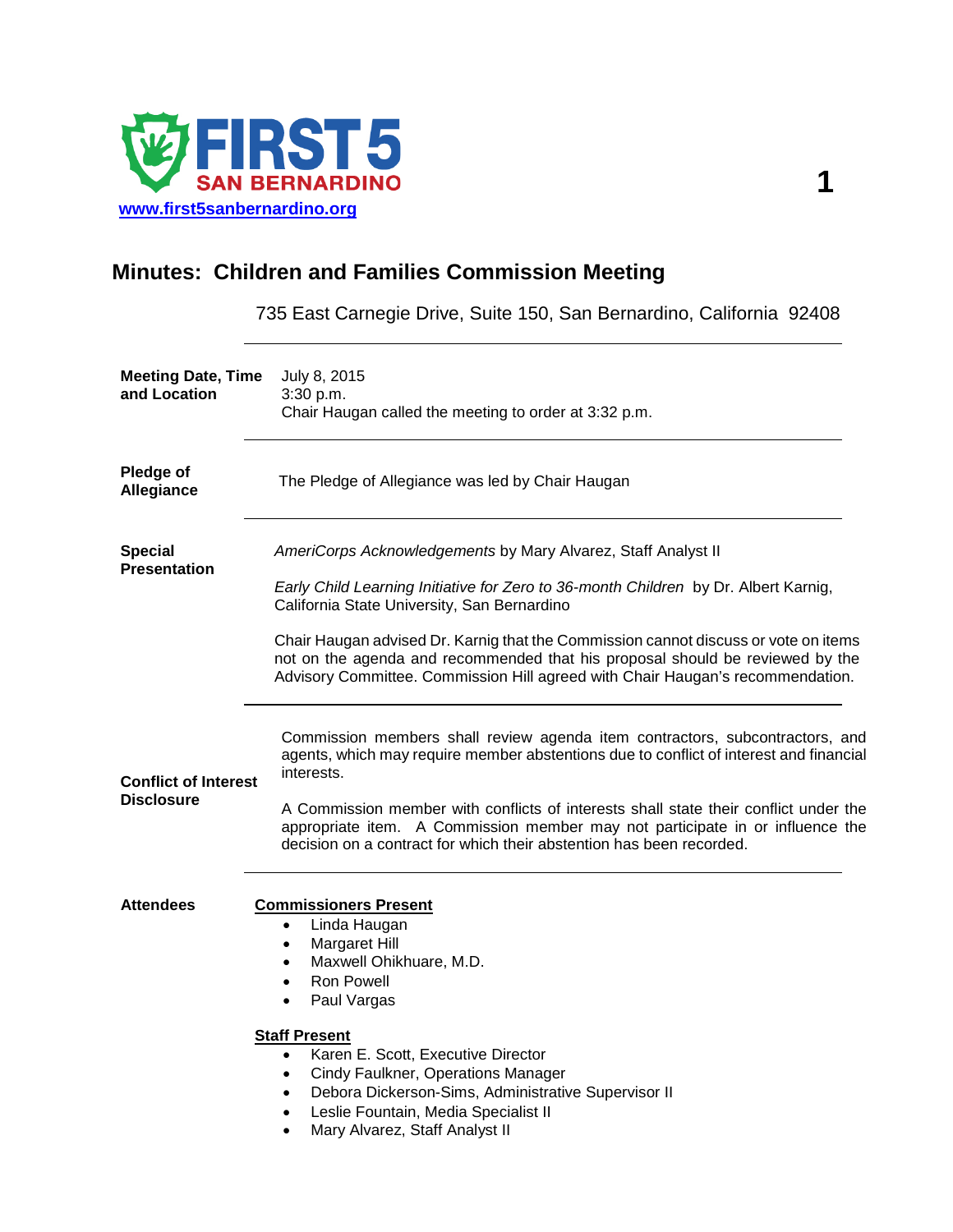|                                                                                  | Mary Jaquish, Supervisor<br>Ronnie Thomas, Staff Analyst II<br>$\bullet$<br>Ruth Ann Martinez, Staff Analyst II<br>Scott McGrath, Supervisor<br>Sophie Akins, Commission Counsel<br>Staci Scranton, Supervising Office Assistant                                               |
|----------------------------------------------------------------------------------|--------------------------------------------------------------------------------------------------------------------------------------------------------------------------------------------------------------------------------------------------------------------------------|
| Report -<br><b>Margaret Hill</b><br><b>Advisory</b><br><b>Committee</b><br>Chair | Due to meeting conflicts, the Advisory Committee meeting previously scheduled for<br>July 16, 2015 has been rescheduled to August 20, 2015 at the First 5 Office.                                                                                                              |
| $Report -$<br>Karen E. Scott<br><b>Executive</b><br><b>Director</b>              | Thank you<br>With the start of the new fiscal year for 2015-2016, Ms. Scott conveyed her thanks and<br>appreciation to the Commission, First 5 staff, all of its collaborative partners,<br>stakeholders and funded agencies for their contributions to First 5's success. She |

stated that through the Commission's work and partnership, First 5 builds a better tomorrow for children. Over the next several months, First 5 will be working on further defining its strategic plan to support systems rather than individual programs to achieve the best possible outcomes for children. First 5 San Bernardino's focused investment in "systems" ensures "collective impact"

and support of the Countywide Vision. Through this approach, the Commission will be better positioned to help build community assets, develop better designs and decisions, spread what works, mobilize action and overcome fragmentation – important elements in catalyzing systems for social change that are sustainable and successfully meet the needs of children and families.

## **F5SB Annual Swimfest Water Safety**

The event was held on June 5<sup>th</sup> at the Jerry Lewis Swim Center in San Bernardino. Pictures from the event are in this month's Executive Director's Report.

## **Annual Audit**

Provided to the Commissioners is a letter of engagement from the First 5auditors, Vavrinek, Trine, Day and Co., LLP, outlining the procedures for the First 5 annual audit. This will be First 5's second year completing its own financial statements due to the competent administrative/fiscal team which includes Jennie Randolph, Delia Barreto, and their supervisor, Debora Sims.

The first part of the annual audit was completed on July 6, 2015. The auditors will finish the audit in September and the results will be presented to the Commission at the October Commission Meeting.

**Changes to** 

**the Agenda** No changes to report.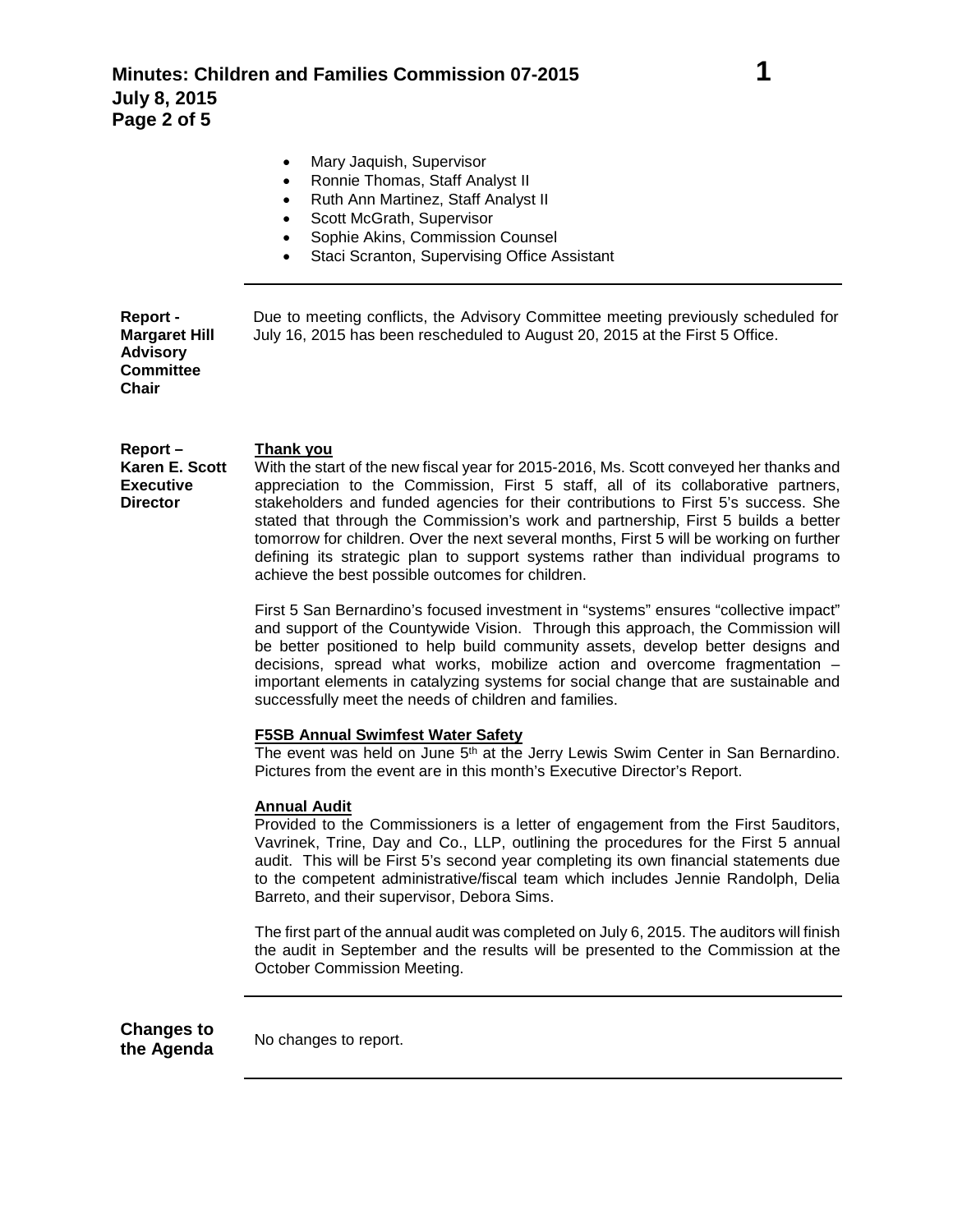**Consent** A motion was made by Commissioner Hill and seconded by Commissioner Vargas to approve the Consent Item. Without further comment or objection, motion carried by unanimous vote.

| Item No. | <b>CONSENT</b>                                                                                                            |
|----------|---------------------------------------------------------------------------------------------------------------------------|
|          | Approve minutes of June 3, 2015 Commission Meeting<br>(Presenter: Staci Scranton, Supervising Office Assistant, 252-4282) |

| Item No.       | <b>DISCUSSION</b>                                                                                                                                                                                                                                                                                                                                                                                                                                                                                                                                                                                                                                                                                                                                                                                                                                     |
|----------------|-------------------------------------------------------------------------------------------------------------------------------------------------------------------------------------------------------------------------------------------------------------------------------------------------------------------------------------------------------------------------------------------------------------------------------------------------------------------------------------------------------------------------------------------------------------------------------------------------------------------------------------------------------------------------------------------------------------------------------------------------------------------------------------------------------------------------------------------------------|
|                | Authorize Executive Director to submit Letter of Intent to participate in the First 5<br>IMPACT (Improve and Maximize Programs so All Children Thrive) Program, a First<br>5 California Quality Rating and Improvement System collaborative and funding<br>opportunity for Fiscal Years 2015-2016 through 2019-2020.<br>(Presenter: Karen E. Scott, Executive Director, 387-1502)                                                                                                                                                                                                                                                                                                                                                                                                                                                                     |
|                | <b>Discussion:</b><br>Commissioner Hill asked if the matching funds for the IMPACT Program could be<br>in-kind. Ms. Scott answered yes; existing contracts, such as First 5's contract with<br>Child Care Resource Center (CCRC) and Preschool Services Department (PSD) for<br>the Early Headstart Child Care Partnership (EHS/CCP), and even components of<br>the Screening, Assessment, Referral and Treatment (SART) contract with<br>Department of Behavioral Health, count towards the required match. Also, CARES<br>Plus or any portion of a contract that includes QRIS activities can be counted<br>towards the match. Along with the consultant, First 5 staff and the QRIS Consortium<br>members, the action plan is being developed, as well as the formulas for calculating<br>direct and indirect costs, and determining agency roles. |
| $\overline{2}$ | Commissioner Hill also asked when the Commission will know the results of the<br>Letter of Intent. The letter of intent is just the first step in the process of applying to<br>the F5 IMPACT Request for Application (RFA) and all that apply are in. Phase 1<br>Application would be the next step, which secures the Base Layer Funding and that<br>application is due to the State August 10, 2015. Scott clarified that First 5 staff is in<br>the process of working with consultants to determine agency roles, such as fiscal<br>lead, and what role First 5 will play.                                                                                                                                                                                                                                                                       |
|                | Commissioner Ohikhuare asked whether the Impact Program is a competitive grant.<br>Ms. Scott answered no. This funding opportunity is awarded on the basis of the<br>number of childcare slots in the county, the feasibility of the proposed plan, and the<br>collaborations in place to support the initiative.                                                                                                                                                                                                                                                                                                                                                                                                                                                                                                                                     |
|                | Commissioner Powell asked if the action plan will be completed prior to the August<br>deadline. Cindy Faulkner answered that the action plan is part of the Phase 2<br>Application not due until November 20, 2015. Ms. Scott explained that staff has<br>already been working for months on developing the action plan with leadership from<br>James Moses of CCRC and Diana Alexander of PSD, and with the collaboration of<br>school districts and San Bernardino County Superintendent of Schools staff from<br>LCAP, and our consultant.                                                                                                                                                                                                                                                                                                         |
|                | Commissioner Powell asked how the awarded funds will be allocated. Ms. Scott<br>replied that there are guidelines and a matrix outlining that the funds will be for rating<br>classrooms, establishing qualified raters, rating classroom environments, and<br>improving the credentials of teachers.                                                                                                                                                                                                                                                                                                                                                                                                                                                                                                                                                 |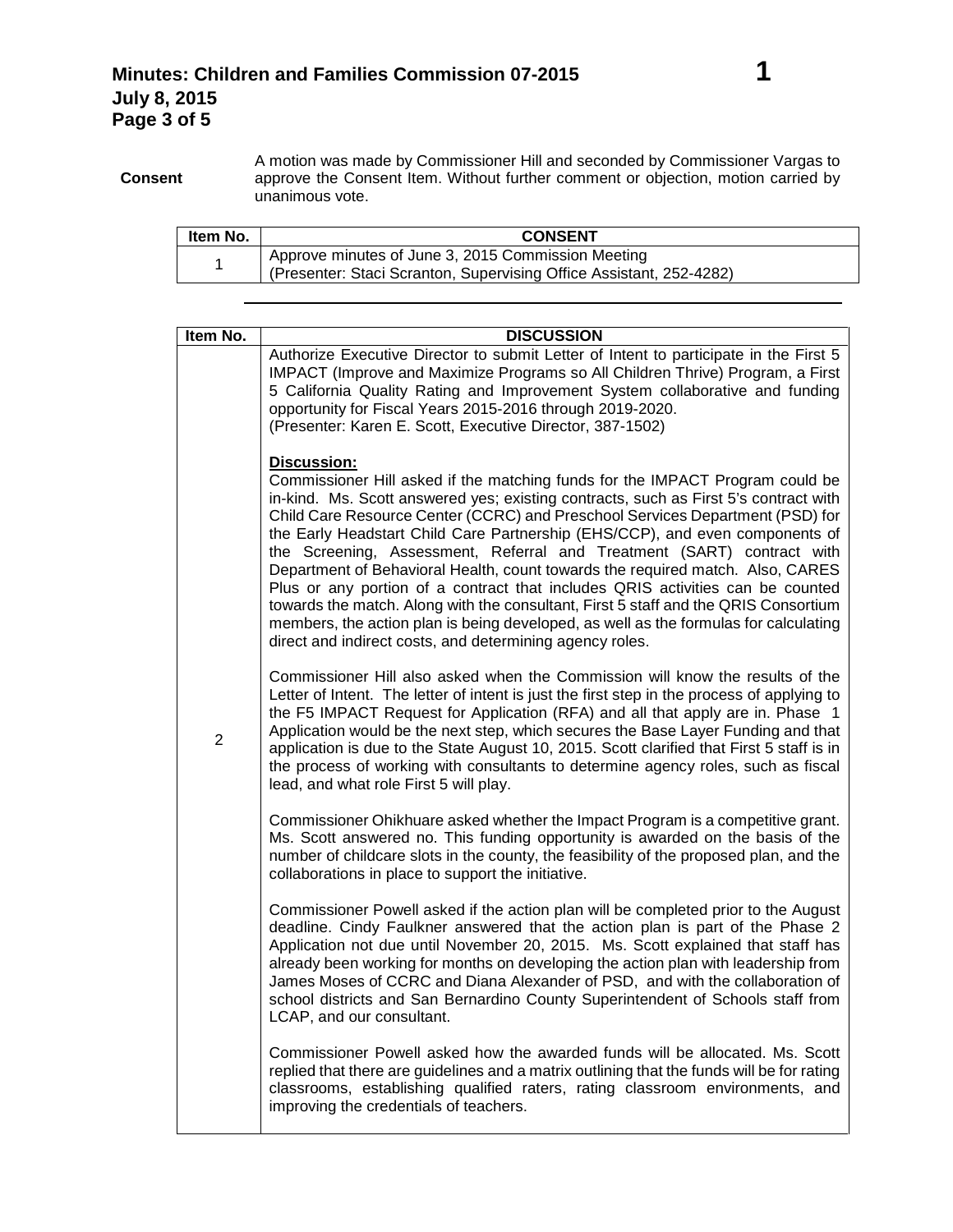|   | Commissioner Powell asked when the Commission will see the plan. Ms. Scott<br>answered that the completed plan will be presented to the Commission before<br>November 10, 2015 and the Phase 1 Application will be presented at the August<br><b>Commission Meeting.</b>                                                                                                                                                                                                                                                                                                                                                                                                                                                                                                                                                                                                                                                                                                       |
|---|--------------------------------------------------------------------------------------------------------------------------------------------------------------------------------------------------------------------------------------------------------------------------------------------------------------------------------------------------------------------------------------------------------------------------------------------------------------------------------------------------------------------------------------------------------------------------------------------------------------------------------------------------------------------------------------------------------------------------------------------------------------------------------------------------------------------------------------------------------------------------------------------------------------------------------------------------------------------------------|
|   | <b>Public Comment:</b><br>None                                                                                                                                                                                                                                                                                                                                                                                                                                                                                                                                                                                                                                                                                                                                                                                                                                                                                                                                                 |
|   | A motion was made by Commissioner Vargas and seconded by Commissioner Hill<br>to approve Agenda Item 2. Without further comment or objection, motion carried by<br>unanimous vote.                                                                                                                                                                                                                                                                                                                                                                                                                                                                                                                                                                                                                                                                                                                                                                                             |
|   | Receive information on the addendum that extends the formal review period for the<br>Healthy Communities Initiative (HCI) Request for Proposals (RFP 15-02) for 30 days<br>from July 10, 2015 to August 10, 2015.<br>(Presenter: Karen E. Scott, Executive Director, 252-4252)                                                                                                                                                                                                                                                                                                                                                                                                                                                                                                                                                                                                                                                                                                 |
| 3 | Discussion:<br><b>None</b>                                                                                                                                                                                                                                                                                                                                                                                                                                                                                                                                                                                                                                                                                                                                                                                                                                                                                                                                                     |
|   | <b>Public Comment:</b><br>None                                                                                                                                                                                                                                                                                                                                                                                                                                                                                                                                                                                                                                                                                                                                                                                                                                                                                                                                                 |
|   | Receive information on Children's Fund Emergency Needs Program.<br>(Presenter: Mary Jaquish, Supervisor, 252-4254)                                                                                                                                                                                                                                                                                                                                                                                                                                                                                                                                                                                                                                                                                                                                                                                                                                                             |
| 4 | <b>Discussion:</b><br>Chair Haugan noted that many Human Services departments have had contracts<br>with Children's Fund for years and that Children's Fund has helped many families in<br>San Bernardino County, especially those with foster kids. Commissioner Hill<br>commented that the greatest need is in the central area of San Bernardino.<br>Commissioner Hill asked Ms. Jaquish if the Greyhound bus station in downtown San<br>Bernardino is the only bus station and if one way tickets into San Bernardino are<br>being tracked. Ms. Jaquish answered that First 5 does not track that information<br>through our Resource Centers, but that clients are required to provide their<br>residence zip code to access services. Commissioner Hill asked for the location of<br>the next closest Greyhound bus station. Ms. Scott answered the next closest station<br>is in Riverside. Commissioner Powell stated that there are stops in Beaumont and<br>Banning. |
|   | <b>Public Comment:</b><br>None                                                                                                                                                                                                                                                                                                                                                                                                                                                                                                                                                                                                                                                                                                                                                                                                                                                                                                                                                 |
|   | Receive summary of First 5 San Bernardino (F5SB) funded contracts for Fiscal Year<br>2015-2016.<br>(Presenter: Debora Dickerson-Sims, Administrative Supervisor II, 252-4269)                                                                                                                                                                                                                                                                                                                                                                                                                                                                                                                                                                                                                                                                                                                                                                                                  |
| 5 | Discussion:<br>None                                                                                                                                                                                                                                                                                                                                                                                                                                                                                                                                                                                                                                                                                                                                                                                                                                                                                                                                                            |
|   | <b>Public Comment:</b><br>None                                                                                                                                                                                                                                                                                                                                                                                                                                                                                                                                                                                                                                                                                                                                                                                                                                                                                                                                                 |